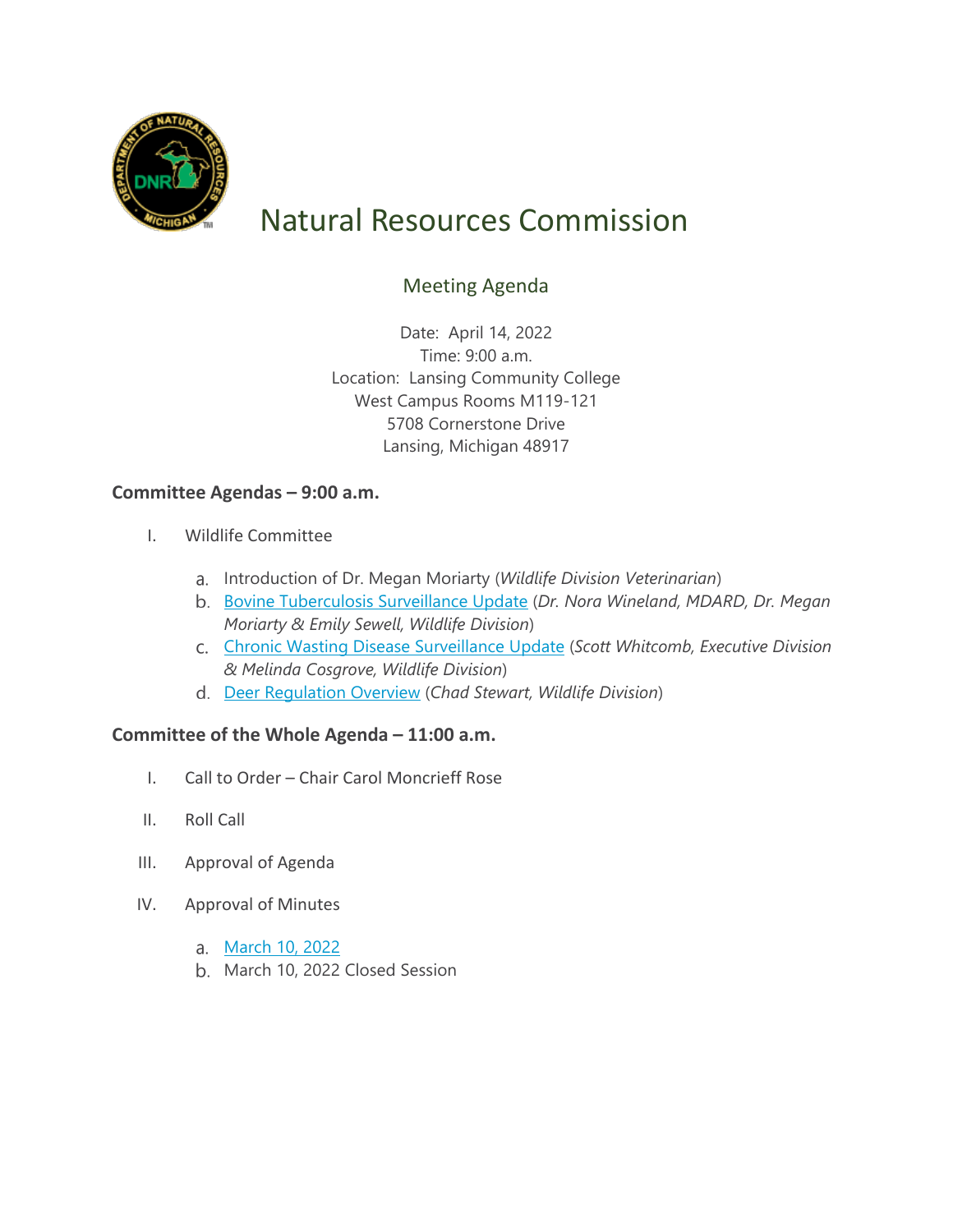Natural Resources Commission April 14, 2022 Page 2

- V. Director's Report
	- a. [Great Lakes and Great Lakes Connecting Waters -](https://www.michigan.gov/dnr/-/media/Project/Websites/dnr/Documents/Boards/NRC/2022/April-2022/Fisheries_4_2022.pdf) Trout and Salmon Regulations (*Dr. Seth Herbst, Fisheries Division*)
	- [Legislative Report](https://www.michigan.gov/dnr/-/media/Project/Websites/dnr/Documents/Boards/NRC/2022/April-2022/4_LegReport_2022.pdf) (*Informational Item*)
- VI. Public Comment [NRC Public Appearance Guidelines](http://www.michigan.gov/documents/dnr/Public_Appearance_Guidelines_6.19.19_669545_7.pdf)
	- 5 Minute Comment
		- i. Jim Sweeney, The Concerned Sportsmen of Michigan CWD Surveillance
		- ii. Ed Flanagan, Slice a Life Archery
	- 3 Minute Comment
		- i. Susan Andrews Sanctuary Lake Status and hunting on Lake Lansing
		- ii. Nichole Biber, Anishinaabek Caucus Ecological best practices affecting the treatment of wolves
		- iii. Mary Rosseel-Jones Sandhill Cranes
		- iv. Mark Jones Sandhill Cranes
- VII. New Business
	- a. Director's Orders None
	- b. Land Transactions
		- i. [Gift of State Parks and Recreation Land](https://www.michigan.gov/dnr/-/media/Project/Websites/dnr/Documents/Boards/NRC/2022/April%202022/Signed_20220022) [Parks and Recreation Division, Marquette County](https://www.michigan.gov/dnr/-/media/Project/Websites/dnr/Documents/Boards/NRC/2022/April%202022/Signed_20220022) [The Upper Peninsula Land Conservancy Tract](https://www.michigan.gov/dnr/-/media/Project/Websites/dnr/Documents/Boards/NRC/2022/April%202022/Signed_20220022) [Land Transaction Case #20220022](https://www.michigan.gov/dnr/-/media/Project/Websites/dnr/Documents/Boards/NRC/2022/April%202022/Signed_20220022)
		- ii. [Gift of State Wildlife Land](https://www.michigan.gov/dnr/-/media/Project/Websites/dnr/Documents/Boards/NRC/2022/April%202022/Signed_20220040) [Wildlife Division, Macomb County](https://www.michigan.gov/dnr/-/media/Project/Websites/dnr/Documents/Boards/NRC/2022/April%202022/Signed_20220040) [The Kehrig Tract](https://www.michigan.gov/dnr/-/media/Project/Websites/dnr/Documents/Boards/NRC/2022/April%202022/Signed_20220040) [Land Transaction](https://www.michigan.gov/dnr/-/media/Project/Websites/dnr/Documents/Boards/NRC/2022/April%202022/Signed_20220040) Case #20220040
		- iii. [Exchange of State Forest Land](https://www.michigan.gov/dnr/-/media/Project/Websites/dnr/Documents/Boards/NRC/2022/April%202022/Signed_20190202) [Forest Resources Division, Baraga, Dickinson, Iron and Marquette Counties](https://www.michigan.gov/dnr/-/media/Project/Websites/dnr/Documents/Boards/NRC/2022/April%202022/Signed_20190202) [The Ford River Land Company Exchange](https://www.michigan.gov/dnr/-/media/Project/Websites/dnr/Documents/Boards/NRC/2022/April%202022/Signed_20190202) [Land Transaction Case #20190202](https://www.michigan.gov/dnr/-/media/Project/Websites/dnr/Documents/Boards/NRC/2022/April%202022/Signed_20190202)
		- iv. [Exchange of Easements on State Forest Land](https://www.michigan.gov/dnr/-/media/Project/Websites/dnr/Documents/Boards/NRC/2022/April%202022/Signed_20210188) [Forest Resources Division, Baraga and Houghton Counties](https://www.michigan.gov/dnr/-/media/Project/Websites/dnr/Documents/Boards/NRC/2022/April%202022/Signed_20210188) [The Delene Easement Exchange](https://www.michigan.gov/dnr/-/media/Project/Websites/dnr/Documents/Boards/NRC/2022/April%202022/Signed_20210188) [Land Transaction Case #20210188](https://www.michigan.gov/dnr/-/media/Project/Websites/dnr/Documents/Boards/NRC/2022/April%202022/Signed_20210188)
		- v. [Acquisition of State Managed Land](https://www.michigan.gov/dnr/-/media/Project/Websites/dnr/Documents/Boards/NRC/2022/April%202022/Signed_20110165) [Wildlife Division, Roscommon County](https://www.michigan.gov/dnr/-/media/Project/Websites/dnr/Documents/Boards/NRC/2022/April%202022/Signed_20110165) [The Morse Tract](https://www.michigan.gov/dnr/-/media/Project/Websites/dnr/Documents/Boards/NRC/2022/April%202022/Signed_20110165)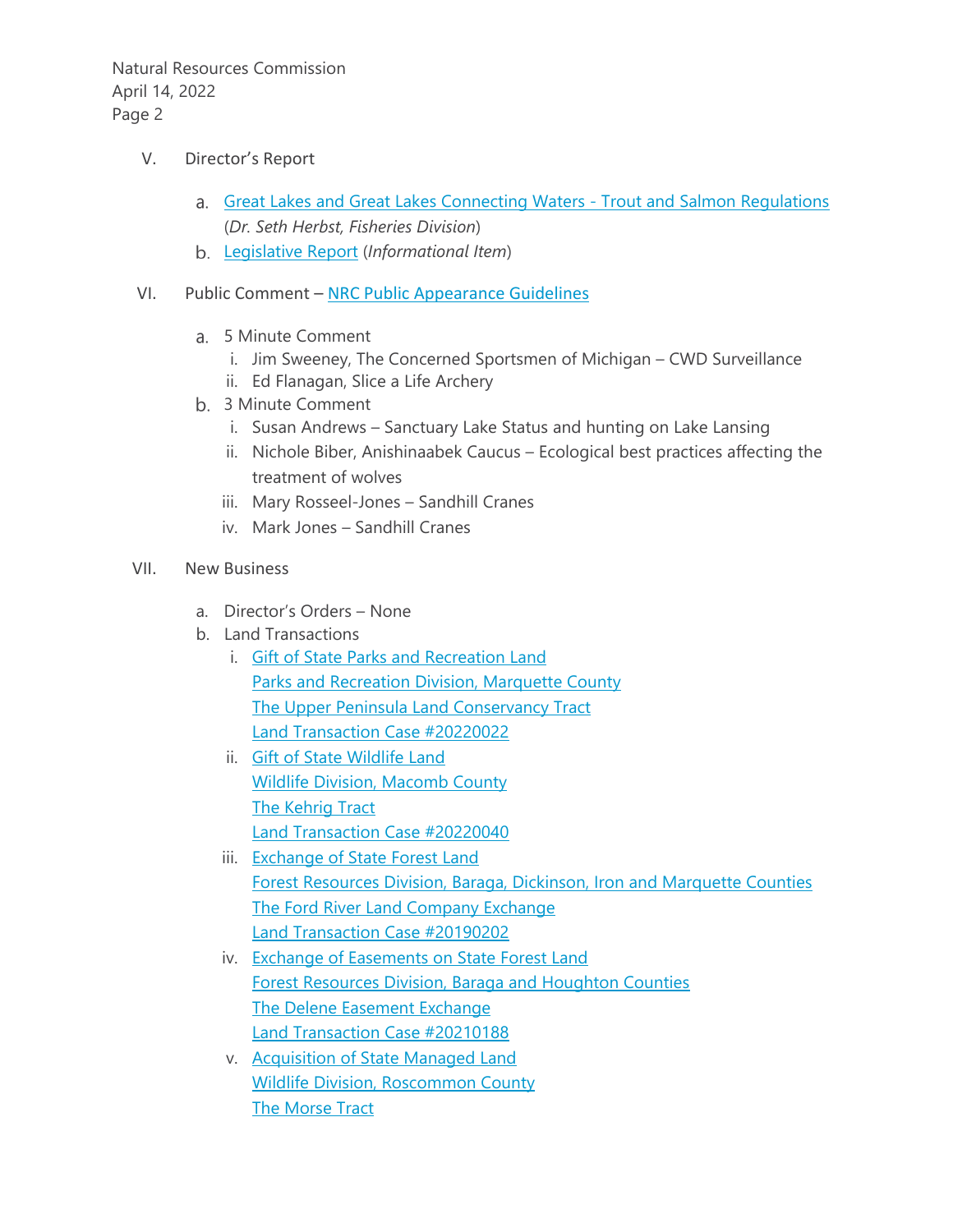Natural Resources Commission April 14, 2022 Page 3

[Land Transaction Case #20110165](https://www.michigan.gov/dnr/-/media/Project/Websites/dnr/Documents/Boards/NRC/2022/April%202022/Signed_20110165)

- vi. [Acquisition of State Wildlife Land](https://www.michigan.gov/dnr/-/media/Project/Websites/dnr/Documents/Boards/NRC/2022/April%202022/Signed_20210124) [Wildlife Division, Kalamazoo County](https://www.michigan.gov/dnr/-/media/Project/Websites/dnr/Documents/Boards/NRC/2022/April%202022/Signed_20210124) [The Coss Tract](https://www.michigan.gov/dnr/-/media/Project/Websites/dnr/Documents/Boards/NRC/2022/April%202022/Signed_20210124) [Land Transaction Case #20210124](https://www.michigan.gov/dnr/-/media/Project/Websites/dnr/Documents/Boards/NRC/2022/April%202022/Signed_20210124)
- vii. [Acquisition of State Parks and Recreation Conservation Easements](https://www.michigan.gov/dnr/-/media/Project/Websites/dnr/Documents/Boards/NRC/2022/April%202022/Signed_20200197) [Parks and Recreation Division, Wayne County](https://www.michigan.gov/dnr/-/media/Project/Websites/dnr/Documents/Boards/NRC/2022/April%202022/Signed_20200197) [West Riverfront Park Trail Connection –](https://www.michigan.gov/dnr/-/media/Project/Websites/dnr/Documents/Boards/NRC/2022/April%202022/Signed_20200197) Detroit Riverwalk/Iron Belle Trail [The Detroit Riverfront Conservancy Tract](https://www.michigan.gov/dnr/-/media/Project/Websites/dnr/Documents/Boards/NRC/2022/April%202022/Signed_20200197) [State Trail Conservation Easement Acquisition](https://www.michigan.gov/dnr/-/media/Project/Websites/dnr/Documents/Boards/NRC/2022/April%202022/Signed_20200197) [Land Transaction Case #20200197](https://www.michigan.gov/dnr/-/media/Project/Websites/dnr/Documents/Boards/NRC/2022/April%202022/Signed_20200197)
- c. NRC/Director Orders
	- i. [Fisheries Order 253.22A](https://www.michigan.gov/dnr/-/media/Project/Websites/dnr/Documents/Boards/NRC/2022/April-2022/Signed_FO-25322A.pdf) [Great Lakes and Great Lakes Connecting Waters -](https://www.michigan.gov/dnr/-/media/Project/Websites/dnr/Documents/Boards/NRC/2022/April-2022/Signed_FO-25322A.pdf) Trout and Salmon **[Regulations](https://www.michigan.gov/dnr/-/media/Project/Websites/dnr/Documents/Boards/NRC/2022/April-2022/Signed_FO-25322A.pdf)**
- VIII. Old Business
	- Director's Orders None
	- b. NRC/Director Orders
		- i. [Wildlife Conservation Order Amendment No. 3 of 2022](https://www.michigan.gov/dnr/-/media/Project/Websites/dnr/Documents/Boards/NRC/2022/April%202022/Signed_03WCO2022.pdf) [Elk Regulations](https://www.michigan.gov/dnr/-/media/Project/Websites/dnr/Documents/Boards/NRC/2022/April%202022/Signed_03WCO2022.pdf)
	- IX. Committee Report
	- X. Commissioner Reports
	- XI. Closed Session
- XII. Adjournment

### **Meeting notes**

Signed copies of these recommended amendments, orders, and transactions may be requested through the NRC assistant by calling 517-599-1067 or emailing [nrc@michigan.gov.](mailto:nrc@michigan.gov)

If you are unable to attend the meeting but wish to submit written comments on agenda items, please write to Natural Resources Commission, P.O. Box 30028, Lansing, Ml 48909 or email: [nrc@michigan.gov.](mailto:nrc@michigan.gov)  If you would like further information or would like to address the Commission, please contact the NRC Assistant at 517-599-1067 or email: [nrc@michigan.gov.](mailto:nrc@michigan.gov) Persons registering to provide comment on a topic listed on the agenda on or before the Friday preceding the meeting will be allowed up to five {5) minutes for their comments. Persons registering to comment on a topic not listed on the agenda, after the Friday preceding the meeting, or at the meeting will be allowed up to three (3) minutes. Look for this